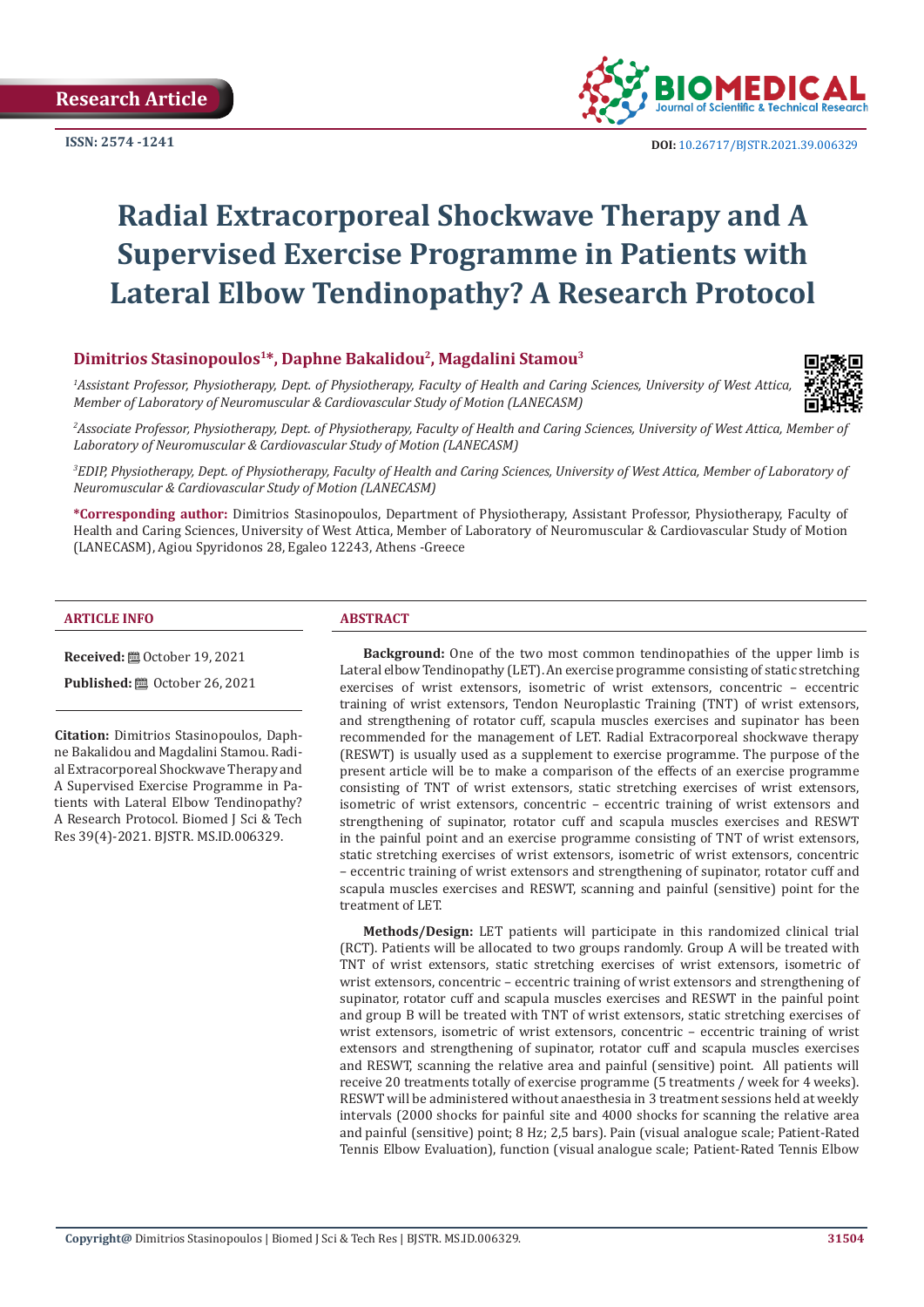Evaluation) and pain-free grip strength will be evaluated at the end of treatment, at 3 months follow-up and at 6 months follow up. The independent t test will be used to determine the differences between groups. A paired t test will be used to determine the difference within groups. The level for statistical significance will be 5% level of probability. SPSS 21.00 will be used for the statistical analysis.

**Discussion:** The present RCT will be evaluate the effectiveness of two different applications of RESWT as a supplement to exercise programme in patients with LET.

**Trial Registration:** The Ethics Committee of the University of West Attica will approve the study.

#### **Background**

Lateral elbow tendinopathy (LET), one of the most common lesions of the arm work-related or sport-related pain disorder, is the most appropriate term to use in clinical practice because all the other terms such as lateral epicondylalgia, lateral epicondylosis, lateral epicondylitis and/or tennis elbow make reference to inappropriate pathophysiological, aetiological, and anatomical terms [1]. LET is a syndrome of pain in the area of the lateral epicondyle [2] that may be failed healing tendon response or degenerative rather than inflammatory [3]. Hence, vascular hyperplasia, proteoglycans and glycosaminoglycans, the increased presence of fibroblasts together with disorganized and immature collagen may all take place in the absence of inflammatory cells [4]. The origin of the extensor carpi radialis brevis (ECRB) is the most commonly affected structure is [4]. The dominant arm is commonly affected, between 30 and 60 years of age is the peak prevalence of LET [2,5] and the disorder appears to be severed and of longer duration in women [3,6]. The main complaints of patients with LET are decreased function and pain [2,3]. A therapist should be able to reproduce the symptoms by:

- **a)** Resisted wrist extension and/or resisted middle-finger extension with the elbow in extension,
- **b)** Getting the patient to grip an object and
- **c)** Digital palpation on the facet of the lateral epicondyle [2,3,5].

No ideal treatment has emerged for LET management. A conservative approach is advocated by many clinicians as the treatment of choice for LET [2,3,7,8]. Physiotherapy is usually recommended for LET patients [2-9]. A wide array of physiotherapy treatments has been recommended for the management of LET [10-14]. Such a variety of treatment techniques suggests that the optimal treatment management is not known, and more research is needed to find out the most effective treatment approach in patients with LET [10-14]. An exercise programme is the most common physiotherapy treatment for LET [2-14]. There are two types of exercise programs: home exercise programs and exercise programs carried out in a clinical setting. A home exercise program is commonly advocated for patients with LET because it can be

performed any time during the day without requiring supervision by a physiotherapist. Our clinical experience, however, has shown that patients fail to comply with the regimen of home exercise programs [15]. This problem can be solved by exercise programs performed in a clinical setting under the supervision of a physiotherapist. For the purposes of this report, ''supervised exercise program'' will refer to such programs. Therefore, such a supervised exercise program will be used in the present trial.

Although a supervised exercise program is an effective treatment approach, a supplement to the exercise program should be found to reduce the treatment period. One such modality is Extracorporeal shockwave therapy (ESWT). ESWT is a safe noninvasive procedure [16] in which a device delivers acoustic energy (shockwaves) through the skin surface onto the affected area. Focused shockwaves are typically generated by electromagnetic or piezoelectric techniques [17]. Radial shockwave (RESWT) is nonfocused and generated by a ballistic source [18]. Recently research has started to be published on RESWT, which is relatively new and a promising modality to treat LET. ESWT may promote the release of angiogenetic growth and proliferating factors (e.g. vascular endothelial growth factor and endothelial nitric oxide synthase) that induces neovascularization for tissue regeneration [17]. Furthermore, ESWT may down-regulate inflammatory mediators and directly suppress nociceptors by hyperstimulation analgesia [19].

RESWT is applied only in the area of pain, in the case of LET in the ECRB. I wonder if it can be applied in a different way, like scanning the whole area for example muscles of the forearm or parallel to the elbow joint line. Perhaps, the combination of the above two ways of application, scanning and painful (sensitive) point, leads to a better clinical result. To our knowledge, the effectiveness of the above combination of RESWT in the management of LET has not been investigated. It is possible to combine a supervised exercise programme with RESWT, scanning and painful (sensitive) point, to see if the combination of the above reported therapeutic approaches offers superior results to supervised exercise programme and RESWT in the painful point in LET patients. Therefore, the aim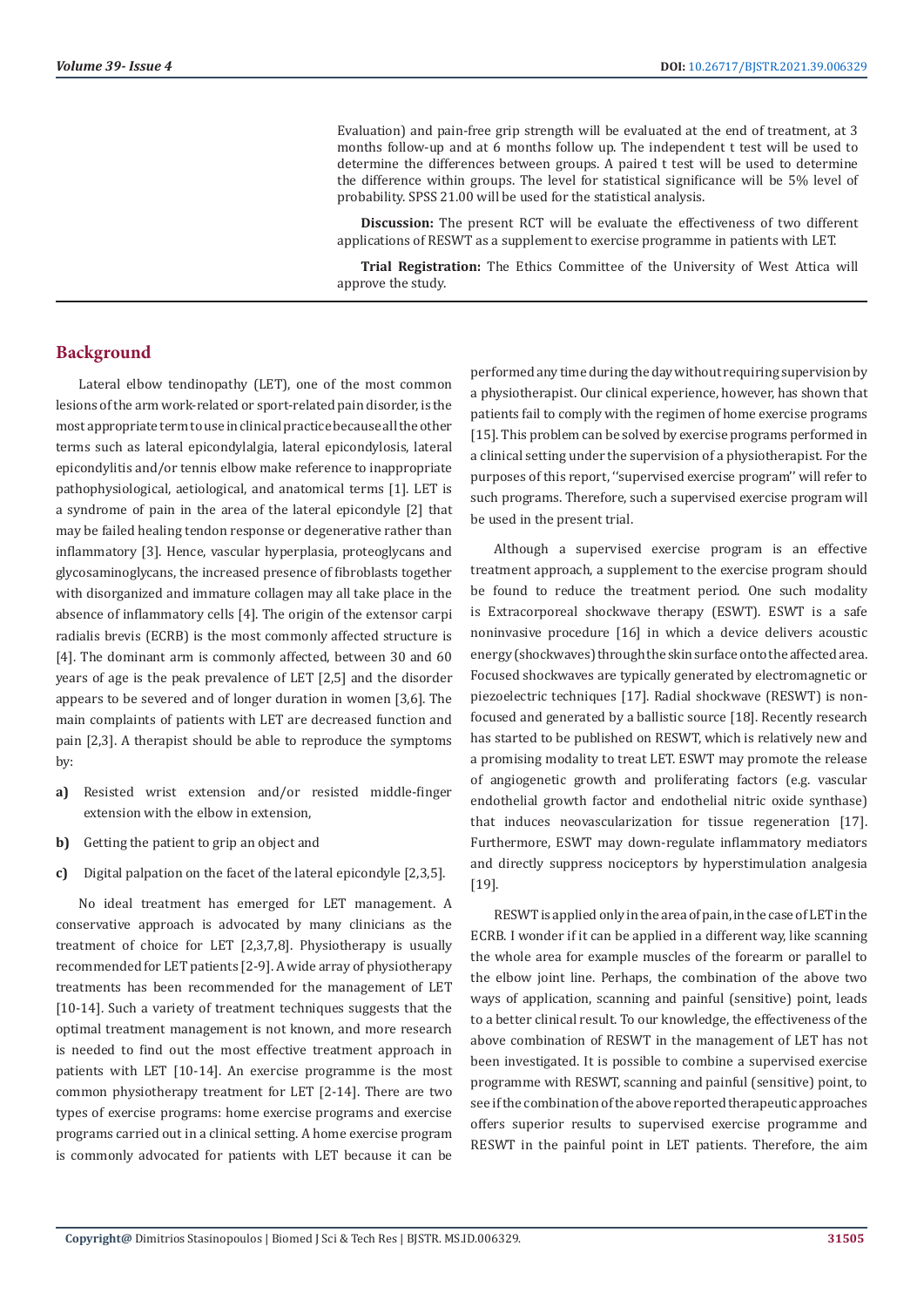of the present article will be to make a comparison of the effects of an exercise programme consisting of Tendon Neuroplastic Training (TNT) of wrist extensors, static stretching exercises of wrist extensors, isometric of wrist extensors, concentric – eccentric training of wrist extensors and strengthening of supinator, rotator cuff and scapula muscles exercises with RESWT, scanning and painful (sensitive) point and an exercise programme consisting of consisting of Tendon Neuroplastic Training (TNT) of wrist extensors, static stretching exercises of wrist extensors, isometric of wrist extensors, concentric – eccentric training of wrist extensors and strengthening of supinator, rotator cuff and scapula muscles exercises and RESWT in the painful point only for the treatment of LET.

#### **Methods**

To assess the effectiveness of an exercise programme with RESWT in the management of LET, a randomized controlled, monocentre trial will be conducted in the in the Laboratory of Neuromuscular and Cardiovascular Study of Motion (LANECASM) for 24 months. Crossover designs are limited in situations where patients are cured by the intervention and do not have the opportunity to receive the other treatments after crossover, therefore a parallel group design will be used [20]. Three investigators will participate in the study: (1) a physiotherapist (DB) who will perform all baseline and follow-up assessments, and will gain informed consent, (2) a physiotherapist, (MS), who will administer the treatments. and (3) the primary investigator, (DS) who will evaluate the patients to confirm the LET diagnosis and will allocate patients to groups. DB will interview each patient to ascertain clinical characteristics, including patient name, sex, age, duration of symptoms, previous treatment, occupation, affected arm and dominant arm and baseline demographic. To demonstrate statistical clinical significance for all outcome measures on LET a sample size of 25 subjects per group is sufficient. Measuring pain relief and functional outcomes in response to physiotherapeutic interventions such as low-power laser light, clinical effects of 20% had been reported as clinically meaningful in placebo-controlled studies. Baseline variance for pain and functional outcomes will be set at 25% in this study. Power calculations will recommend that 25 patients per group is sufficient to detect a 20% change in outcome measures, assuming that variance will be equivalent to 25% with a 5% significant level and 80% of power. The formula that will be used to determine the proper sample size will be:

$$
N=16\sigma^2/d^2
$$

where  $d^2$  is the effect size and  $\sigma^2$  is the variability of the data. For example, in our trial σ=25 and d=20. Therefore, the above formula is N=16(252)/ (202) =16χ625/400=25

Patients over 18 years old with lateral elbow pain will been

evaluated and examined in the LANECASM in Athens between October 2021 and April 2023. In addition, persons with paraplegia, wheeled chair users and athletes with paraplegia as well as, can participate in the study. All patients will live in Greece, will speak Greek and will be either referred by their physician or physiotherapist or self-referred. Patients will participate in the study if, at the time of presentation, they will have been clinically diagnosed LET for at least 4 weeks. Patients will participate in the trial if they report (a) less pain during resistance supination with the elbow in 90∘ of flexion rather than in full extension and (b) pain on the facet of the lateral epicondyle when palpated and (c) pain in at least two of the following four tests [7]:

- **a)** Handgrip dynamometer test.
- **b)** Mill's test (full passive flexion of the wrist)
- **c)** Tomsen test (resisted wrist extension)
- **d)** Resisted middle finger test

Patients will not participate in the study if they have one or more of the following conditions:

- **a.** Radial nerve entrapment
- **b.** Dysfunction in the shoulder, neck (radiculopathy) and/or thoracic region
- **c.** Neurological deficit
- **d.** Had received any conservative treatment for the management of LET in the 4 weeks before entering the study
- **e.** The affected elbow had been operated on
- **f.** Limitations in arm functions; and
- **g.** Local or generalized arthritis [21-24].

A written explanation of the trial prior to entry into the study will be received by all patients. All patients will sign an informed consent to take part in the study. The study will be approved by the Ethics Committee of the University of West Attica. The allocation of the patients to two groups will be done randomly by drawing lots. Patients in Group A will be treated with a supervised exercise programme and RESWT in the painful point and patients in Group B will be treated with the supervised exercise programme and RESWT, scanning the relative area and painful (sensitive) point. All patients will be instructed to use their arm during the course of the study but to avoid activities that will irritate the elbow such as knitting, lifting, driving a car, using a screwdriver, grasping and handwriting. They will also be informed to refrain from taking pain killer drugs or other conservative treatment throughout the course of the study. A treatment diary will be used to monitor Patient compliance.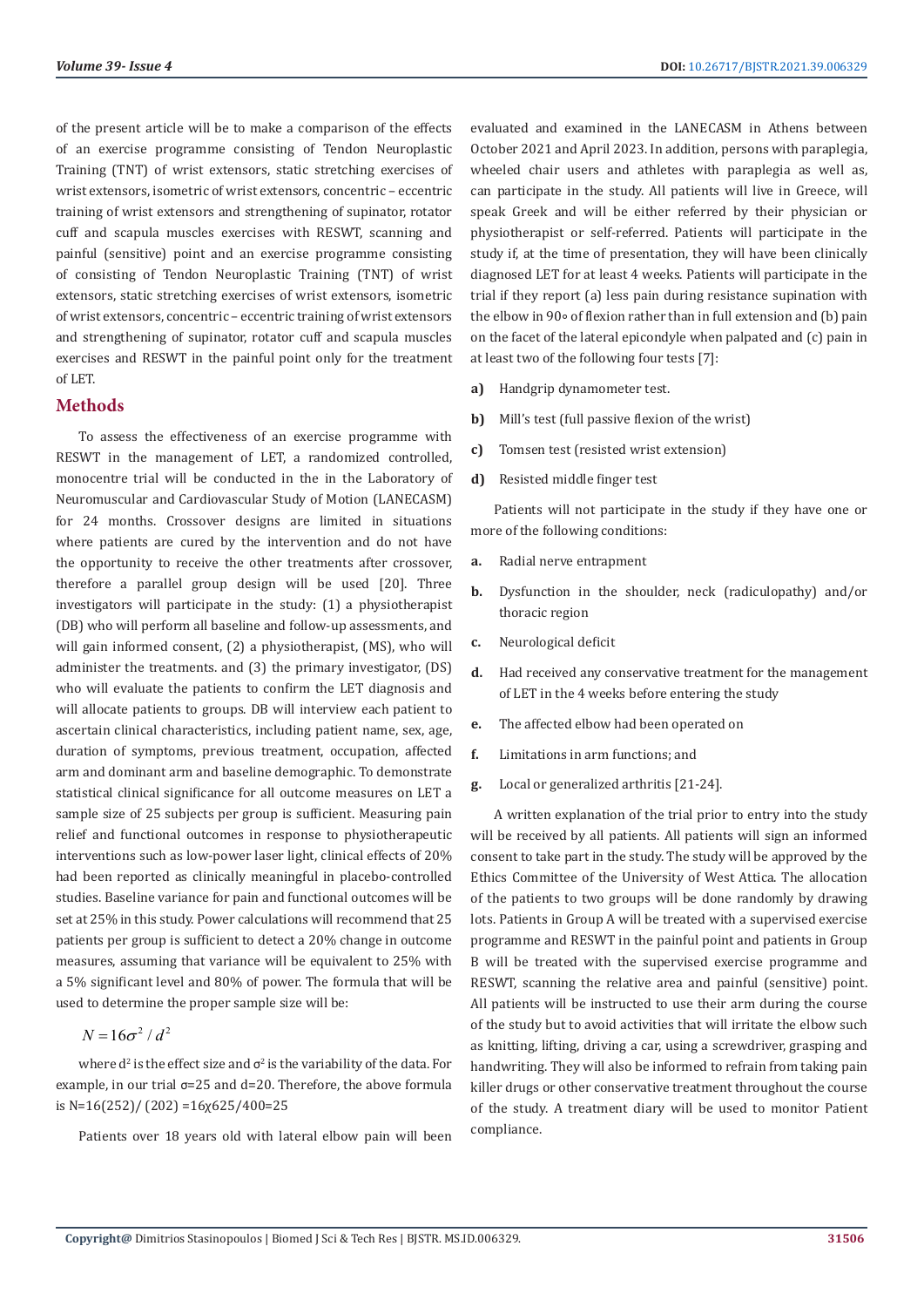Interaction (verbal and non-verbal) and communication between the patient and therapist will be kept to a minimum, and behaviours sometimes used by physiotherapists to facilitate positive treatment outcomes will be purposefully avoided. For example, patients will be given no feedback on their performance in the pre-application and post-application measurements indication or any of the potentially beneficial effects of the treatments [25]. In both groups the elbow will be on the bed extended, the forearm pronated, the wrist in extension (and the hand hanging at the edge of the table. From this position, subjects will flex their wrists and then return to the extension (starting position). In the starting position, subjects will carry out an isometric contraction of wrist extensors. When the isometric contraction finishes the subjects will carry out the eccentric – concentric contraction and so on. The exercise will involve isolated wrist extension and flexion paced to an external audio/visual cue on the patients' smartphone (PR Metronome; <http://eumlab.com/pro-metronome/>). Subjects will be to track the movement and listen to the sound of the metronome with their eyes. Each beat will be ten seconds apart, so that the pace of the metronome will be setted to 6 beats per minute. This will allow a ten second eccentric, concentric and isometric phase [26]. Both groups will perform three sets of 15 repetitions of slow progressive exercises of the wrist extensors at each treatment, with 1-min rest interval between each set. Subjects will be informed to continue with the exercise even if they complain of mild pain. However, subjects will be informed to stop the exercise if the pain becomes disabling. The disabling and mild pain will be monitored asking the subjects to rate the pain on VAS before and after treatment period. The definition of mild pain will be below 4 on VAS whereas the definition of disabling pain will be above 8 on VAS [21,23]. When subjects are able to carry out the exercise programme without experiencing any discomfort or pain, free weights will be used to increase the load.

Both treatment groups will perform static stretching exercises of the wrist extensors. Three times before and three times after the exercises six times totally will be repeated the static stretching exercises at each treatment session, with a 30 second rest interval between each repetition. The other hand will help to be performed the static stretching exercises of the wrist extensors. The patient's elbow will be placed in extended position, the forearm in pronated position, and the wrist in ulnar deviation and flexion according to the patient's tolerance. 30–45 seconds will be holding this position each time and then releases [21-24]. Furthermore, the scapular and rotator cuff muscles will be strengthened. The strengthening exercises will be included

- **(i)** Shoulder lateral rotation and medial with the elbow in 900 and 00 of abduction
- **(ii)** (Shoulder abduction to 900 with flexed elbow:
- **(iii)** Scaption and
- **(iv)** Diagonal pattern from flexion to extension [27].

Upper trapezius, rhomboids, serratus anterior and levator scapulae will be also strengthened [28]. Each exercise will be carried out twice at each treatment with 12 repetitions in each set and 1 min rest interval between each set [29]. Subjects will be informed to continue with the exercise even if they will complain of mild pain. However, subjects will be informed to stop the exercise if the pain became disabling. When subjects will be able to carry out the strengthening exercises without experiencing any discomfort or pain, the load will be increased using therabands or free weights.

Finally, the supinator will be strengthened. Strengthening exercises of the supinator will be carried out with the elbow extended on the table, the forearm pronated, the wrist in mid position and the hand hanging over the edge of the table. From this position, the patient will supinate their arm slowly while counting to 15 using chronometer, then return to the starting position (pronation) [30]. The above reported exercise programme will be followed five times per week for 4 weeks and will be individualized on the basis of the patient's description of pain experienced during the process. RESWT will be administered without anaesthesia in the most sensitive point on patient's lateral epicondyle in Group A. Each patient will receive a total of 2000 shocks per session (8 Hz; 2,5 bars). Each subject will participate in 3 treatment sessions held at weekly intervals. RESWT will be also administered without anaesthesia in Group B. First 2000 shocks (8 Hz, 2.5 bars) will be applied to the most sensitive point of the lateral epicondyle and then 2000 shocks to the dorsal part of the forearm using the same frequency and pressure variables. Each patient will participate in 3 treatment sessions held at weekly intervals. Function, drop-out rate and pain will be measured in the present trial. Each subject will be evaluated at the beginning of the treatment (week 0), at the end of treatment (week 4), at 3 months after the end of the treatment (week 16) and at 6 months (28weeks) after the end of treatment.

A visual analogue scale (VAS) will be used to measure pain. 0 (cm) on VAS means "least pain imaginable" and 10 (cm) on VAS means "worst pain imaginable". The pain VAS will measure the patient's worst level of pain over the previous 24 h before each evaluation, and this approach has been shown to be sensitive and valid of the VAS [31]. A visual analogue scale (VAS) will be used to measure function. 0 (cm) on VAS means "no function" and 10 (cm) on VAS means "full function". Subjects will be informed to report their overall level of elbow function over the previous 24 h before each measurement, and this approach has been shown to be sensitive and valid of the VAS [31]. The Patient-Rated Tennis Elbow Evaluation (PRTEE) Questionnaire will be used to assess pain and function. Patients rate their pain and functional limitation on a scale of 0e10, with 0 being no difficulty and 10 being unable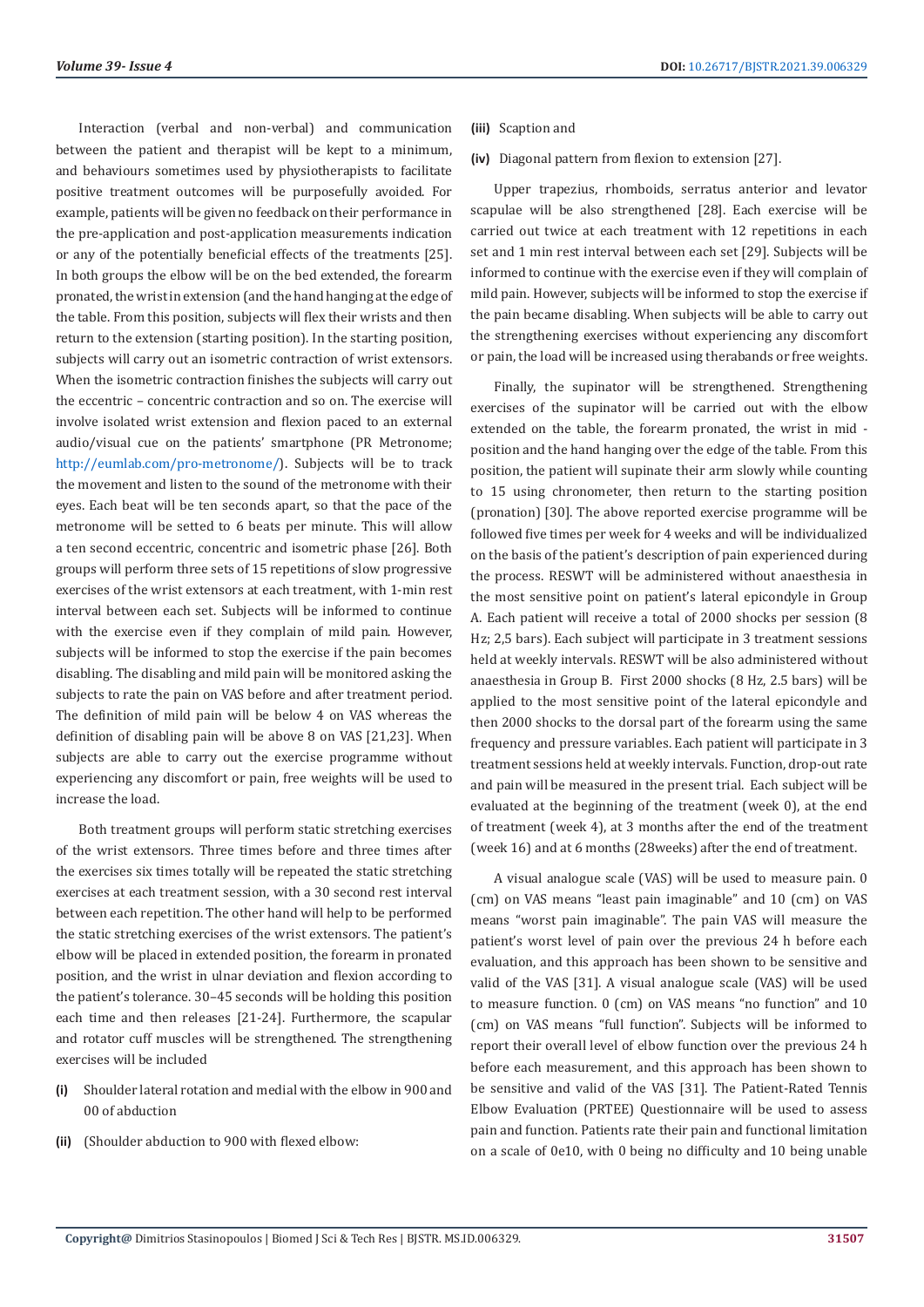to perform. The scores for the various items are used to calculate an overall scale score ranging from 0 (best score) to 100 (worst score). The scale is scored such that 50% of the score is obtained by summing the five pain items and the remaining 50% is by obtained by summing the 10 functional (specific and usual activity) items and then divided that subtotal by 2. This creates a score out of 100 points where 100 is the highest level of pain and disability. The PRTEE questionnaire, provides a very quick (it takes less than 5 min to complete), easy, and standardized quantitative description of pain and functional disability in patients with LET. The Greek version of PRTEE Questionnaire is a reliable and valid measure when administered to patients with LET [32].

Moreover, pain-free grip strength will be used to measure function. The definition of Pain-free grip strength is the amount of force each patient is able to generate with an isometric gripping action before monitoring pain [25]. A Jamar hand dynamometer that had adjustable handles to accommodate different hand sizes will be used to measure force in pounds. The elbow will be placed in extension, forearm in pronation and internal rotation such that the palmar aspect of the hand faced posteriorly with the arm placed by the patient's side. Subjects will be then informed to squeeze the dynamometer handles until they will first experience pain and then to release their grip [25]. The attained grip force will be subsequently recorded. The reading will not be visible to the subjects. Three measures of pain-free grip strength will be determined with a 30 seconds rest interval between each effort, and the mean value of these repetitions will be calculated. The rate of drop-out will also be used as an indicator of treatment outcome. Reasons for patient drop out will be categorised as follows:

- **a)** Not returned for follow-up
- **b)** Request for an alternative treatment and
- **c)** A withdraw without reason.

The change from the beginning of the treatment will be calculated for each follow-up. The independent t test will be used to determine the differences between groups. A paired t test will be used to analyze the difference within groups between beginning of the treatment and end of treatment. The level for statistical significance will be adopted as a 5% level of probability. The statistical analysis will be carried out using the SPSS 21.00 statistical software.

#### **Discussion**

The main aim of this RCT is to investigate the effectiveness of two physiotherapy treatments in improving function, strength, and pain in LET patients at the end of treatment, at 3 months follow-up and at 6 months follow up. It is expected to examine the following null hypothesis: "there is no difference in function and pain for

subjects undergoing physiotherapy intervention with RESWT in the painful point and RESWT, scanning the relative area and painful (sensitive) point". Many treatments have been recommended for the management of LET. However, there is not the gold standard treatment. Eccentric contraction is recommended [33,34] over other types of contractions for the management of LET. On the other hand, Malliaras and his colleagues [35] proposed that therapists should consider eccentric-concentric loading alongside or instead of eccentric loading. Martinez-Silvestrini et al. [36] concluded that, unlike Achilles' tendinopathy, LET is often related to forceful grip activities requiring isometric contraction, which would be more beneficial than eccentric contraction in LET. Recently, isometric exercises have been recommended to manage and reduce tendon pain improving the strength at the angle of contraction without producing inflammatory signs [37]. The exercise program in LET should include strengthening exercises for supinator, rotator cuff and scapular muscles [38,39]. Moreover, proprioception is also reduced in LET patients [40]. Techniques to improve the reduced proprioception is also recommended. Furthermore, tendon neuroplastic training (TNT) is needed combining isometric or isotonic strength training with an externally paced audio or visual cue [41]. Finally, stretching has positive effects in the management of tendon injuries such as LET. Τhe aim of stretching is to orientate the new collagen fibres, experience consequently less strain during joint motion and lengthen the muscle-tendon unit, [42-44].

Although a supervised exercise program is an effective treatment approach, a supplement to the exercise program should be found to reduce the treatment period. One such modality is RESWT which is a relatively new treatment approach, but it is reported to be used by clinicians worldwide [45]. Karanasios et al. [46] found in their systematic review that ESWT (radial and focused) offers no benefit in the management of LET patients. On the other hand, two published meta-analyses in 2020 [47,48] reported superior outcomes of the ESWT (radial and focused) compared with sham or other passive treatments in pain reduction and function improvement. The above recommendations should be treated with caution because the three reported mentioned studies examined the effectiveness of ESWT as monotherapy in the management of LET. However, ESWT is rarely applied as a monotherapy in clinical practice. ESWT does not use as a substitute for exercise but as a supplement to exercise program. The present study will be the first trial to examine the effectiveness of RESWT, scanning the relative area and painful (sensitive) point, on chronic LET. A radial shock wave stimulates a much larger area of tissue than a focused shock wave. The effective focal zone of the latter is very small [49], thus, the area of affected tissue that can be treated is also small. The radial shock wave allows treating the original site of the "problem" (e.g. the lateral epicondyle), as well as other affected areas.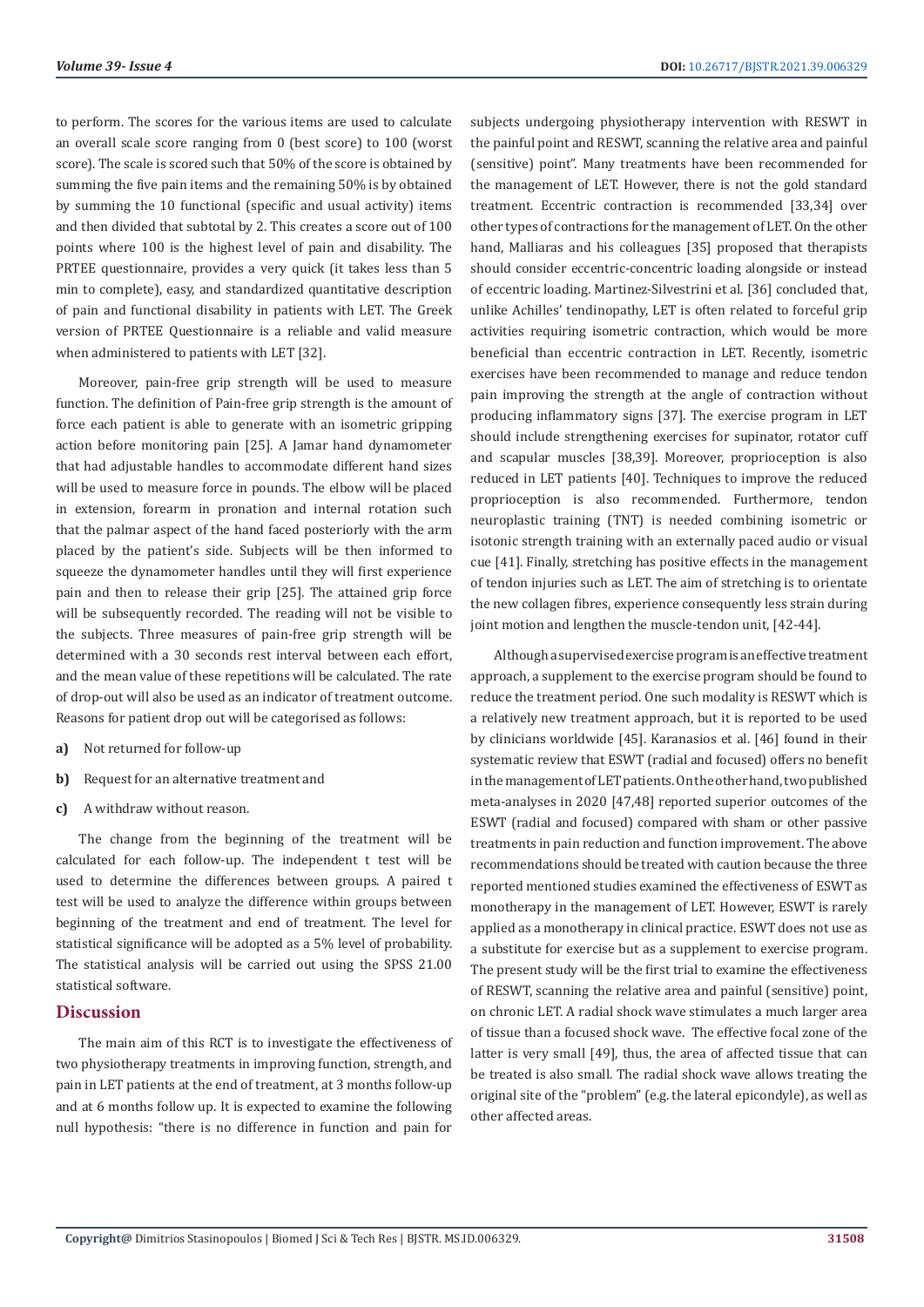One previous pilot study assessed the effectiveness of this RESWT approach on chronic LET [50]. However, the purpose of this article was to evaluate and compare the efficacy of radial and focused shock wave therapies applied to treat LET and no to compare two applications of RESWT in the management of LET, as in our study. The findings of these two trials will encourage the design of future well-designed trials that might produce strong evidence for the effectiveness of RESWT on LET management. RESWT is a dose-response modality and the optimal treatment dose has obviously not yet been discovered. Future studies are needed to standardize RESWR parameters in the management of LET (acute, chronic and calcific).

#### **Conclusion**

This is the first trial to examine the efficacy of RESWT, scanning the relative area and painful (sensitive) point, in the treatment of LET. It is expected, the conclusion of the trial to improve the scientific knowledge providing evidence that using RESWT is an effective and safe tool in the treatment of LET symptoms, specifically function and pain.

#### **References**

- 1. [Stasinopoulos D, Johnson MI \(2006\) Lateral elbow tendinopathy is the](https://pubmed.ncbi.nlm.nih.gov/16843614/)  [most appropriate diagnostic term for the condition commonly referred](https://pubmed.ncbi.nlm.nih.gov/16843614/)  [to as lateral epicondylitis. Medical Hypotheses 67: 1399-1401.](https://pubmed.ncbi.nlm.nih.gov/16843614/)
- 2. [Bisset LM, Vicenzino B \(2015\) Physiotherapy management of lateral](https://pubmed.ncbi.nlm.nih.gov/26361816/)  [epicondylalgia. J Physiotherapy 61: 174-181.](https://pubmed.ncbi.nlm.nih.gov/26361816/)
- 3. [Coombes BK, Bisset L, Vicenzino B \(2015\) Management of Lateral Elbow](https://www.researchgate.net/publication/282046495_Management_of_Lateral_Elbow_Tendinopathy-One_Size_Does_Not_Fit_All)  [Tendinopathy-One Size Does Not Fit All. J Orthop Sports Phys Ther 17:](https://www.researchgate.net/publication/282046495_Management_of_Lateral_Elbow_Tendinopathy-One_Size_Does_Not_Fit_All)  [1-38.](https://www.researchgate.net/publication/282046495_Management_of_Lateral_Elbow_Tendinopathy-One_Size_Does_Not_Fit_All)
- 4. [Kraushaar B, Nirschl R \(1999\) Current concepts review tendinosis of](https://journals.lww.com/jbjsjournal/fulltext/1999/02000/current_concepts_review___tendinosis_of_the_elbow.14.aspx)  [the elbow \(tennis elbow\). Clinical features and findings of histological](https://journals.lww.com/jbjsjournal/fulltext/1999/02000/current_concepts_review___tendinosis_of_the_elbow.14.aspx)  [immunohistochemical and electron microscopy studies. J Bone Joint](https://journals.lww.com/jbjsjournal/fulltext/1999/02000/current_concepts_review___tendinosis_of_the_elbow.14.aspx)  [Surg Am 81: 259-285.](https://journals.lww.com/jbjsjournal/fulltext/1999/02000/current_concepts_review___tendinosis_of_the_elbow.14.aspx)
- 5. [Vicenzino B, Wright A \(1996\) Lateral epicondylalgia I: epidemiology,](https://www.tandfonline.com/doi/abs/10.1179/ptr.1996.1.1.23?journalCode=yptr20)  [pathophysiology, aetiology and natural history. Phys Ther Rev 1: 23-34.](https://www.tandfonline.com/doi/abs/10.1179/ptr.1996.1.1.23?journalCode=yptr20)
- 6. [Waugh E, Jaglal S, Davis A, Tomlinson G, Verrier M \(2004\) Factors](https://pubmed.ncbi.nlm.nih.gov/14966719/)  [associated with prognosis of lateral epicondylitis after 8 weeks of](https://pubmed.ncbi.nlm.nih.gov/14966719/)  [physical therapy. Arch Phys Med Rehabil 85: 308-318.](https://pubmed.ncbi.nlm.nih.gov/14966719/)
- 7. Haker E (1993) Lateral epicondylalgia: diagnosis, treatment and evaluation. Crit Rev Phys Rehabil Med 5: 129-154.
- 8. [Hong QN, Durand MJ, Loisel P \(2004\) Treatment of lateral epicondylitis](https://pubmed.ncbi.nlm.nih.gov/15474386/)  [where is the evidence? Joint Bone Spine 71: 369-373.](https://pubmed.ncbi.nlm.nih.gov/15474386/)
- 9. Stasinopoulos D, Johnson MI (2004) Physiotherapy and tennis elbow/ lateral epicondylitis. Letter. Rapid response to Assendelft et al. (2003) article Tennis elbow: BMJ.
- 10. [Trudel D, Duley J, Zastrow I, Kerr E, Davidson R, MacDermid J \(2004\)](https://pubmed.ncbi.nlm.nih.gov/15162109/)  [Rehabilitations for patients with lateral epicondylitis: a systematic](https://pubmed.ncbi.nlm.nih.gov/15162109/)  [review. J Hand Ther 17: 243-266.](https://pubmed.ncbi.nlm.nih.gov/15162109/)
- 11. [Smidt N, Assendelft W, Arola H \(2003\) Effectiveness of physiotherapy for](https://pubmed.ncbi.nlm.nih.gov/12693613/)  [lateral epicondylitis: a systematic review. Ann Med 35: 51-62.](https://pubmed.ncbi.nlm.nih.gov/12693613/)
- 12. [Labelle H, Guibert R, Joncas J, Newman N, Fallaha M, et al. \(1992\) Lack of](https://pubmed.ncbi.nlm.nih.gov/1388172/)  [scientific evidence for the treatment of lateral epicondylitis of the elbow:](https://pubmed.ncbi.nlm.nih.gov/1388172/)  [an attempted meta-analysis. J Bone Joint Surg 74: 646 - 651.](https://pubmed.ncbi.nlm.nih.gov/1388172/)
- 13. [Wright A, Vicenzino B \(1997\) Lateral epicondylalgia II: therapeutic](https://www.tandfonline.com/doi/abs/10.1179/ptr.1997.2.1.39) [management. Phys Ther Rev 2: 39-48.](https://www.tandfonline.com/doi/abs/10.1179/ptr.1997.2.1.39)
- 14. [Bisset L, Paungmali A, Vicenzino B \(2005\) A systematic review and](https://www.ncbi.nlm.nih.gov/pmc/articles/PMC1725258/) [meta-analysis of clinical trials on physical interventions for lateral](https://www.ncbi.nlm.nih.gov/pmc/articles/PMC1725258/) [epicondylalgia. British Journal of Sports Medicine 39: 411-422.](https://www.ncbi.nlm.nih.gov/pmc/articles/PMC1725258/)
- 15. Stasinopoulos, D, Johnson MI (2004) Treatment- management for tendinopathy. Rapid response to Khan et al. (2002) article Time to abandon the 'tendinitis' myth. BMJ.
- 16. [Ioppolo F, Rompe JD, Furia JP, Cacchio A \(2014\) Clinical application](https://pubmed.ncbi.nlm.nih.gov/24667365/) [of shock wave therapy \(SWT\) in musculoskeletal disorders. Eur J](https://pubmed.ncbi.nlm.nih.gov/24667365/) [PhysRehabil Med 50: 217-230.](https://pubmed.ncbi.nlm.nih.gov/24667365/)
- 17. [Wang CJ \(2012\) Extracorporeal shockwave therapy in musculoskeletal](https://www.ncbi.nlm.nih.gov/pmc/articles/PMC3342893/) [disorders. J OrthopSurg Res 7: 11.](https://www.ncbi.nlm.nih.gov/pmc/articles/PMC3342893/)
- 18. [Speed C \(2014\) A systematic review of shockwave therapies in soft](https://pubmed.ncbi.nlm.nih.gov/23918444/) [tissue conditions: Focusing on the evidence. Br J Sports Med 48: 1538-](https://pubmed.ncbi.nlm.nih.gov/23918444/) [1542.](https://pubmed.ncbi.nlm.nih.gov/23918444/)
- 19. [Notarnicola A, Moretti B \(2012\) The biological effects of extracorporeal](https://pubmed.ncbi.nlm.nih.gov/23738271/) [shock wave therapy \(eswt\) on tendon tissue. Muscles Ligaments](https://pubmed.ncbi.nlm.nih.gov/23738271/) [Tendons J 2: 33-37.](https://pubmed.ncbi.nlm.nih.gov/23738271/)
- 20. [Johannsen F, Gam A, Hauschild B, Mathiesen B, Jensen L. Rebox: \(1993\)](https://europepmc.org/article/med/8466428) [an adjunct in physical medicine? Arch Phys Med Rehabil 74: 438-440.](https://europepmc.org/article/med/8466428)
- 21. [Manias P, Stasinopoulos D \(2006\) A controlled clinical pilot trial to study](https://pubmed.ncbi.nlm.nih.gov/16371498/) [the effectiveness of ice as a supplement to the exercise programme for](https://pubmed.ncbi.nlm.nih.gov/16371498/) [the management of lateral elbow tendinopathy. British Journal of Sports](https://pubmed.ncbi.nlm.nih.gov/16371498/) [Medicine 40: 81-85.](https://pubmed.ncbi.nlm.nih.gov/16371498/)
- 22. [Pienimaki T, Tarvainen T, Siira P, Vanharanta H \(1996\) Progressive](https://www.sciencedirect.com/science/article/abs/pii/S003194060566275X) [strengthening and stretching exercises and ultrasound for chronic](https://www.sciencedirect.com/science/article/abs/pii/S003194060566275X) [lateral epicondylitis. Physiotherapy 82: 522-530.](https://www.sciencedirect.com/science/article/abs/pii/S003194060566275X)
- 23. [Stasinopoulos D, Stasinopoulos I \(2006\) Comparison of effects of](https://pubmed.ncbi.nlm.nih.gov/16502745/) [Cyriax physiotherapy, a supervised exercise programme and polarized](https://pubmed.ncbi.nlm.nih.gov/16502745/) [polychromatic non-coherent light \(Bioptron light\) for the treatment of](https://pubmed.ncbi.nlm.nih.gov/16502745/) [lateral epicondylitis. Clinical Rehabilitation 20: 12-23.](https://pubmed.ncbi.nlm.nih.gov/16502745/)
- 24. [Stasinopoulos D, Stasinopoulos I, Manias P, Stasinopoulou K \(2010\)](https://pubmed.ncbi.nlm.nih.gov/19887440/) [Comparison of effects of a home exercise programme and a supervised](https://pubmed.ncbi.nlm.nih.gov/19887440/) [exercise programme for the management of lateral elbow tendinopathy,](https://pubmed.ncbi.nlm.nih.gov/19887440/) [British Journal of Sports Medicine 44: 579-583.](https://pubmed.ncbi.nlm.nih.gov/19887440/)
- 25. [Vicenzino B, Wright A, Collins C \(1996\) The initials effects of a cervical](https://pubmed.ncbi.nlm.nih.gov/9252000/) [spine manipulative physiotherapy treatment on the pain and dysfunction](https://pubmed.ncbi.nlm.nih.gov/9252000/) [of lateral epicondylalgia. Pain 68: 69-74.](https://pubmed.ncbi.nlm.nih.gov/9252000/)
- 26. [Welsh P \(2018\) Tendon neuroplastic training for lateral elbow](https://pubmed.ncbi.nlm.nih.gov/30305765/) [tendinopathy: 2 case reports. J Can Chiropr Assoc 62\(2\): 98-104.](https://pubmed.ncbi.nlm.nih.gov/30305765/)
- 27. [Bhatt JB, Glaser R, Chavez A, Yung E \(2013\) Middle and lower trapezius](https://pubmed.ncbi.nlm.nih.gov/24175610/) [strengthening for the management of lateral epicondylalgia: a case](https://pubmed.ncbi.nlm.nih.gov/24175610/) [report. J Orthop Sports Phys Ther 43\(11\): 841-7.15.](https://pubmed.ncbi.nlm.nih.gov/24175610/)
- 28. Sharma M, Eapen C, Kamath J (2015) Effect of adding rotator cuff strengthening to therapeutic ultrasound and wrist extensor eccentric exercise for lateral epicondylalgia - a randomized clinical trial. Int J Health Sci Res 5(7): 250-257.
- 29. [Stasinopoulos D, Stasinopoulos I, Stasinopoulou K \(2014\) A pilot trial](https://www.researchgate.net/publication/267329485_A_pilot_trial_to_study_the_effectiveness_of_an_exercise_programme_in_the_treatment_of_rotator_cuff_tendinopathy) [to study the effectiveness of an exercise programme in the treatment of](https://www.researchgate.net/publication/267329485_A_pilot_trial_to_study_the_effectiveness_of_an_exercise_programme_in_the_treatment_of_rotator_cuff_tendinopathy) [rotator cuff tendinopathy. Journal of Biology of Exercise 10\(2\): 69-77.](https://www.researchgate.net/publication/267329485_A_pilot_trial_to_study_the_effectiveness_of_an_exercise_programme_in_the_treatment_of_rotator_cuff_tendinopathy)
- 30. [Demosthenous M, Stasinopoulos D, Lamnisos D \(2017\) Comparison the](https://www.researchgate.net/publication/321385666_Comparison_of_the_Effectiveness_of_Eccentric_-_Concentric_Training_of_Wrist_Extensors_and_Eccentric_-_Concentric_Training_Combined_With_Supinator_Strengthening_in_Healthy_Population) [effectiveness of eccentric – concentric training of wrist extensors and](https://www.researchgate.net/publication/321385666_Comparison_of_the_Effectiveness_of_Eccentric_-_Concentric_Training_of_Wrist_Extensors_and_Eccentric_-_Concentric_Training_Combined_With_Supinator_Strengthening_in_Healthy_Population) [eccentric – concentric training combined with supinator strengthening](https://www.researchgate.net/publication/321385666_Comparison_of_the_Effectiveness_of_Eccentric_-_Concentric_Training_of_Wrist_Extensors_and_Eccentric_-_Concentric_Training_Combined_With_Supinator_Strengthening_in_Healthy_Population) [in healthy population J Orthop Res Physiother 3: 036.](https://www.researchgate.net/publication/321385666_Comparison_of_the_Effectiveness_of_Eccentric_-_Concentric_Training_of_Wrist_Extensors_and_Eccentric_-_Concentric_Training_Combined_With_Supinator_Strengthening_in_Healthy_Population)
- 31. Stratford P, Levy D, Gauldie S, Levy K, Miseferi D (1987) Extensor carpi radialis tendonitis: a validation of selected outcome measures. Physiother Can 39: 250-255.